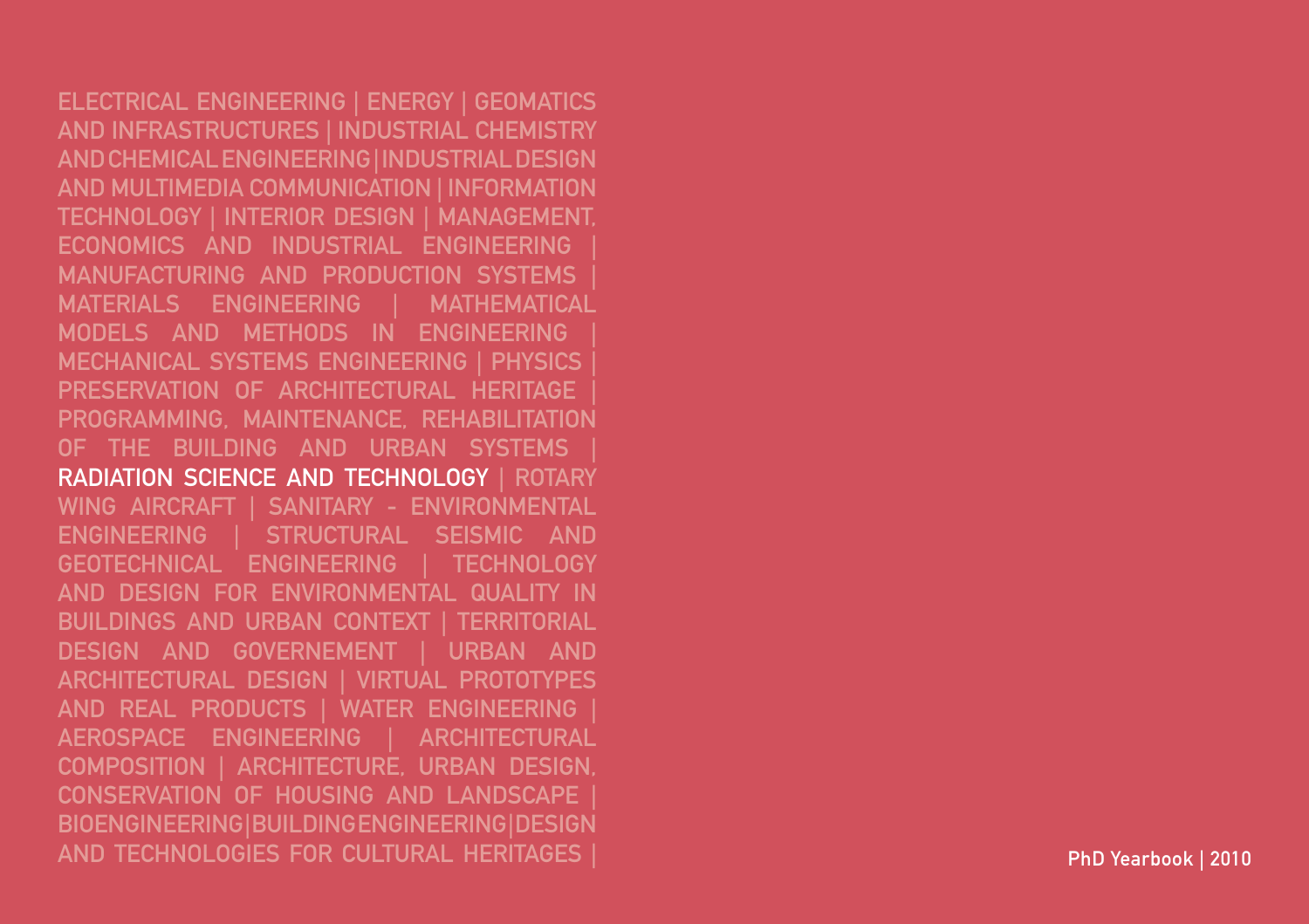

Chair: **Prof. Carlo Bottani**

# DOCTORAL PROGRAM IN RADIATION SCIENCE AND TECHNOLOGY

The thesis works that are presented in this Yearbook are very representative of the multi-disciplinary research activity performed within the context of the PhD educational and research program in Radiation Science and Technology (RST). The latter is specifically designed to provide the student with the state-of-the-art in a wide range of research fields related to the application of nuclear and non-ionizing radiations, to foster the growth and strengthening of research skills in our young researchers, to fully integrate their efforts made by our young researchers within the research performed in our Department of Energy, which is aimed both at obtaining basic results in RST through innovative instrumentation and methods, and at developing and testing effective technological solutions for specific applications. In the last decades the research activity was mainly devoted to:

- ∙ Planning and development, by means of analytical-numerical methods, empirical models, and experimental studies, of innovative nuclear plants for energy conversion, aerospace, and fusion applications.
- ∙ Methods of safety and reliability analysis applied to the design and diagnostic of nuclear systems, and in general of high risk environments.
- ∙ Radio-protection for environmental monitoring, nuclear plants decommissioning, radioactive waste disposal, underground dispersion of contaminants.
- ∙ Development of innovative high-performance radiation detectors, and their applications to R&D fields such as space science, synchrotron radiation, high-energy physics, or to topics of interest for the large community such as medical investigations, cultural heritage preservation, environmental monitoring, nuclear safety.
- ∙ Synthesis by ionic implantation or pulsed laser ablation of innovative materials, such as nanostructures and "soft" materials, and their structural characterization by radiation scattering techniques (Raman, Brillouin, X-ray, neutron, and quasi-elastic light scattering), or tunnel/atomic force microscopy.

Starting with the new 25-th doctoral cycle (2010) this doctoral program and the Energy doctoral program are unified in the new Energy and Nuclear Science and Technology doctoral program.

For what concerns the specific thesis works presented in what follows, Stefano Buzzaccaro investigated systems of colloidal particles interacting via very short-ranged attractive forces and obtained valuable and often unforeseen insights on the contingency of the liquid state and on the origin of metastable gel or glassy phases with relevant potential applications in the fields of crystallization and competitive adsorption of proteins, percolation in microemulsions, flocculation and renneting. Valentino Di Marcello developed a multi-physics approach to the modelling and analysis of nuclear reactor core behaviour and applied it to the study of the dynamics of Molten Salt Reactors (MSR). In the last years, this kind of nuclear reactors has been the subject of a growing and renewed interest from the scientific community in the framework of the Generation IV International Forum. The thesis work of Fabio Donati focused on the development of new Scanning Tunneling Microscopy and Spectroscopy (STM and STS) tools (both theoretical and experimental) and on their application in the investigation of magnetic surfaces. Spin polarized STM (the technique used in this work in an innovative way) is a very hot topic in both surface physics and nanotechnology. Paolo Ferrari worked in the field of organ dose conversion coefficients for neutrons and photons, investigated with voxel (3D) models and Monte Carlo simulations and validated through the irradiation of complex anthropomorphic phantoms. He obtained useful results in view of radiotherapy applications. The thesis work of Vito Memoli dealt with the modeling, again based

on the multiphysics approach, of three different innovative nuclear reactors. In particular, the developed models are aimed at performing both static and dynamic analyses of reactor core. The three systems considered in this work are the space reactor SURE, the Lead cooled Fast Reactor and the Molten Salt Reactor. All these systems cannot rely on previous experience and require a major effort in terms of system modeling and simulation. Nicola Pedroni developed advanced Monte Carlo simulation methods and neural network regression for the reliability analysis of nuclear passive systems. The methods have been tested on a case study involving the natural convection cooling in a Gas-cooled Fast Reactor after a Loss of Coolant Accident. Giovanni Sansavini analyzed critical infrastructures with respect to their vulnerabilities to random failures and targeted attacks. Critical infrastructures are large scale, spatially distributed, complex systems which provide vital services for modern society, such as energy supply, transportation, information and telecommunication, drinking water distribution, including wastewater treatment. The work of Daniele Vigolo had the purpose of investigating nonequilibrium effects arising in "complex fluids" (nanometer-size latex particles, surfactant micelles or polymer suspensions) in the presence of thermal gradients. A successful application of thermophoresis as a microfluidic separator was also tested.

# RADIATION SCIENCE AND TECHNOLOGY PhD Yearbook | 2010 RADIATION SCIENCE AND TECHNOLOGY

# Advisory Board

| Giorgio Benedek (Università di Milano Bicocca)            |
|-----------------------------------------------------------|
| Giovanni Bidoglio (JRC-ISPRA)                             |
| Giuseppe Bolla (SOGIN)                                    |
| Gianni Bruna (AREVA)                                      |
| Luciano Cinotti (Del Fungo Giera Energia)                 |
| Vittorio Degiorgio (Università di Pavia)                  |
| Paolo Fantoni (COSS - Institutt for energiteknikk Norway) |
| Piero Risoluti (ENEA)                                     |
| Arturo Romer (Elettricità Svizzera Italiana)              |
| Sandro Rossi (Fondazione CNAO)                            |
| Alberto Torresin (Ospedale Cà Granda Niquarda)            |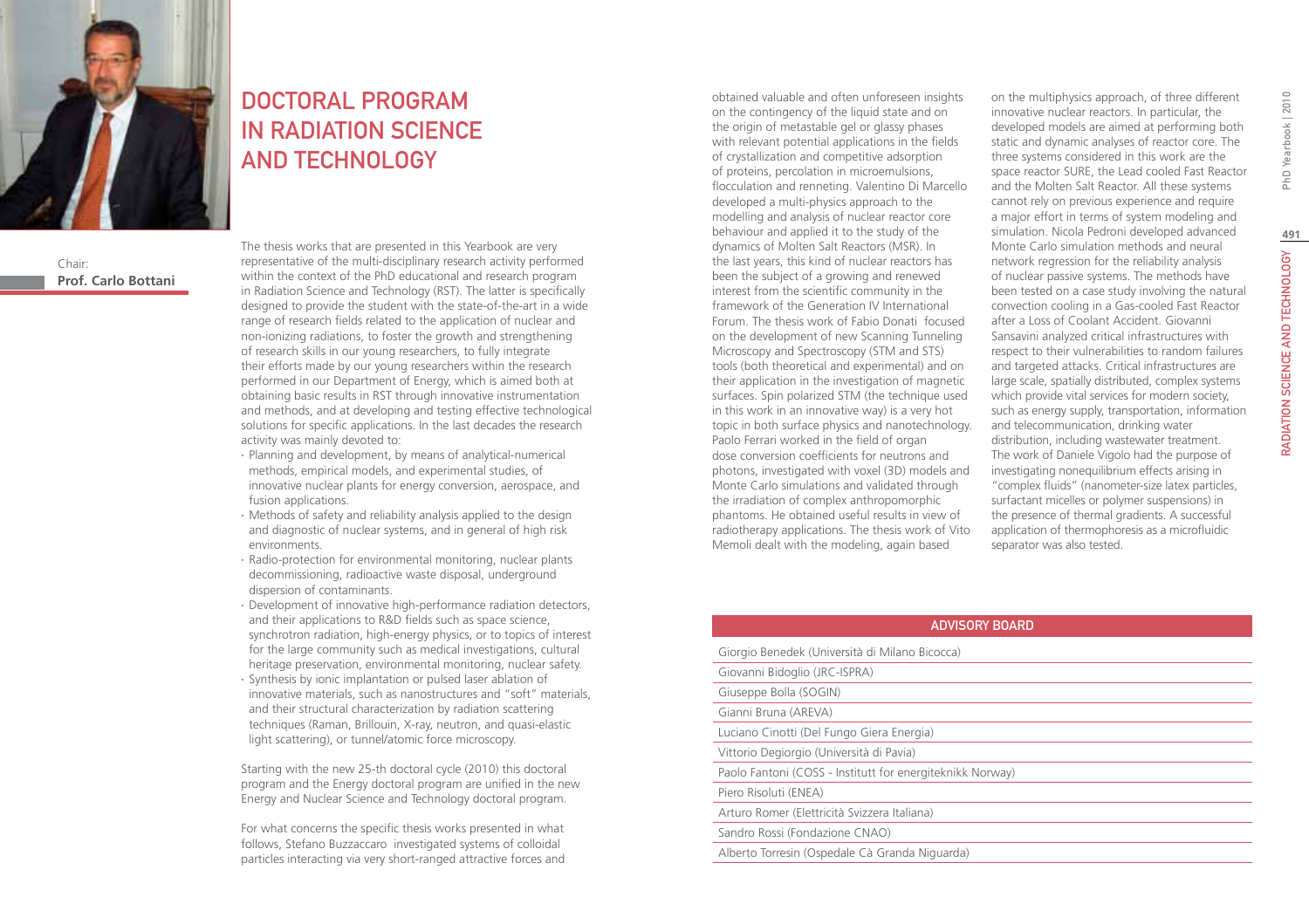# DEPLETION FORCES IN SURFACTANT-COLLOID MIXTURES

## **Stefano Buzzaccaro**

An important distinction between conventional or "simple" liquids and solids is that the former quickly take the shape of the container in which they are kept, while the latter maintain their shape indefinitely. Almost all "complex fluids'' are intermediate between solid and a liquid: while they maintain they shape for some time, they eventually flow. They are solids on a short time scale and liquids at long times: they are *viscoelastic*. Clearly, this rough definition is connected to a human time scale through the designation "for some time". Nevertheless it does make sense to define a class of materials based upon their ability to flow or not during a (human) experiments. Examples of such "complex liquids" are everywhere: *polymers, paints, (micro-)emulsions, surfactant solutions, biological fluids, milk*. It is evident that their study has myriad of applications and interests a billion dollar market. A distinguishing feature of complex fluids compared to ordinary condensed matter is that there always is a length scale involved that is large with respect to the size of individual atoms and molecules. This separation of length scales makes it possible to integrate out many degrees of freedom and give a more simplified description of the problem. A

concise but meaning definition present in literature called them "Big Atoms". Colloidal particles dispersed in a medium encompass a large class of complex fluids. They are "solution'' of one phase of matter (solid, liquid, gas), the colloidal particle, into another that acts as the continuous phase (liquid, gas). Now, let us focus on solid particles dispersion. In this system the addition of other smaller components as polymers, salt, surfactant molecules that can auto-aggregate forming micelles, induce effective interactions between the bigger solid particles. This ability of easily tuning particles interaction has made colloidal dispersion one of the most useful experimental system in order to prove liquid state theories. In add, this particles are large enough to interact with visible light: Many convenient techniques are therefore applicable, particularly optical microscopy and light scattering, and investigations do not require center-to-center distance is the more difficult and expensive methods of electron microscopy, X-ray and neutron scattering**.**  In this field the investigation of systems of colloidal particles interacting via very shortranged (much smaller than particle radius) attractive forces has yielded valuable and often unforeseen insights on

the contingency of the liquid state and on the origin of metastable gel or glassy phases. In this regard, the Adhesive Hard Spheres (AHS) limit, corresponding to an attractive potential of vanishing range has become the paragon model in the investigation of many topics, such as crystallization and competitive adsorption of proteins, percolation in microemulsions, even flocculation and renneting in dairy practice. Yet, to what extent real systems *quantitatively* conform to the simple AHS model is often scarcely scrutinized. A particular kind of short range attractive interactions largely studied in colloidal science are the **DEPLETION FORCES,** that kind of interactions induced by the addition into the colloidal suspension of *small* (here small "much smaller than particles size") non adsorbing components (polymers, micelles, spheres,...). When two big particles approach until the smaller than the typical size of the added component, this will be ejected from the overlap volume. The pressure unbalance generates a net attraction between the bigparticles. Depletion effects are commonly induced by adding to a colloidal suspension non-adsorbing polymers. An alternative route

consists in using as a depletion agent the micellar aggregates spontaneously formed by a surfactant additive. In the first part of my PhD (Ch. 4) 5, 6) I investigate a system of AHS, in which interactions are induced by the addition of a non ionic surfactant. To do this it was natural to choice the easier depletion mechanism: micelles behave as an ideal gas and do not interact. To do this I exploit the fact that an accurate quantitative study of sedimentation profiles offers an excellent opportunity to obtain the full equation of state of the system (Ch. 4 and 7), hydrodynamic interactions (Ch. 5) of mesoscopic particles in such and to provide quantitative information on the mechanical properties of gel phases (Ch. 6). As yet stated, interactions in colloidal suspensions can be easily tuned changing macroscopic properties of the system (temperature, micelles size and concentration, amount of salt,...). The capacity of controlling interactions is of fundamental importance to create new smart materials, i.e. photonic crystals. Most theoretical efforts have been devoted to study "ideal depletion", where depletant self-interactions are absents. A noticeable exception is the analysis of Hard Sphere binary mixtures. In Ch. 4, however, I will show that, even when depletant self-interactions are negligible at the level of the second virial coefficient they can still have rather important effects on the phase diagram. This opens up a totally new question, which I could summarize as follows: *what is the behavior of a colloidal suspensions in an effective* 

*solvent, made of a solution of much smaller colloids which have a generic self-interactions?*. This question is strongly linked to some other problems in colloid physics which have been extensively addresses in the last few years: for instance, *what is the behavior of colloids in a "structured" solvent, such as a simple binary mixture close to a critical point or in a liquid crystal?* From the theoretical point of view, this amounts to investigate whether the classical McMillan-Mayer approach to the potential of the mean force can be extended to yield general ideas on the phase behavior a structured solvent. Sticking to depletion interactions, the problem is far from being trivial. Consider for instance only repulsive self-interactions of the depletant. On the one hand, its osmotic pressure increases, so that depletion forces on the colloids become stronger. On the other, however, the depletant gets structured, and this has been shown to reduce depletion. According to a metropolitan legend, at least for binary Hard Spheres, this second contribution eventually wins, so that depletion is weaker than in the ideal case. But the theoretical results have been grossly overlooked: When the repulsive self-interactions are longer range, as for electrostatic forces, the "osmotic" effect becomes even more dominant. In Ch. 7, indeed, I give ample evidence that depletion interactions using a charged depletant becomes much stronger, to the point that even a tiny amount of surfactant is sufficient to phase-separate the colloids. An even more

interesting question concerns the effect of strong attractive forces between the depletant. Here the depletant osmotic pressure decreases, so that one should get weaker depletion. But structuring effects play a strongly conflicting role, increasing in this case depletion forces. As it is well known, the surfactant micelles of a non ionic surfactant, which at room temperature behave almost as an ideal gas, show an inverted consolution curve with water at high (but accessible) T. In Ch. 8 I demonstrate that if one then add colloids, the amount of surfactant needed to phaseseparate strongly decrease by increasing T and approaching the surfactant-water consolution curve: this trend is strongly correlated with the growth of the correlation length of the micellar solution. I show that this " links" depletion with experiments on **critical Casimir effects** (fluctuations between two macroscopic bodies can induce a force of attraction between them), giving the first quantitative experimental evidence of this effect in surfactant-colloid mixtures.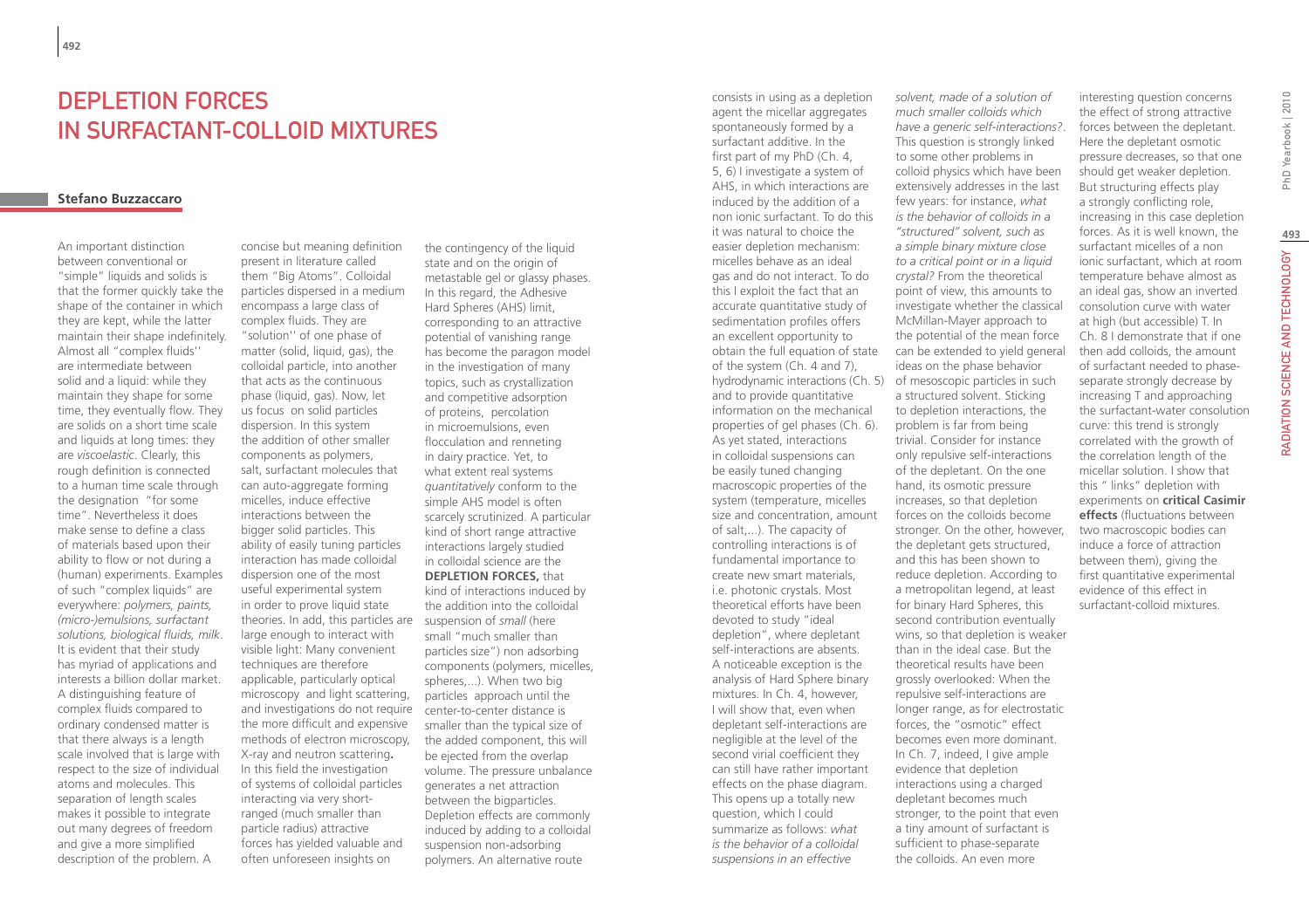# **DEVELOPMENT O<br>TO THE MODELLI<br>SALT REACTORS<br><sub>Valentino Di Marcello**</sub> A MULTI-PHYSICS AP TO THE MODELLING AND ANALYSIS OF MO Salt Reactors

In the present PhD thesis, a multi-physics approach to the modelling and analysis of nuclear reactor core behaviour was developed, and applied to the study of the dynamics of Molten Salt Reactors (MSR). In the last years, this kind of nuclear reactors has been the subject of a growing and renewed interest from the scientific community in the framework of the Generation IV International Forum. The Multi-Physics Modelling (MPM) approach was implemented in the unified simulation environment offered by the finite element COMSOL Multiphysics ® software. It resulted able to properly catch the synergy between the different phenomena involved in the reactor core behaviour, whose modelling would otherwise require either the adoption of dedicated simulation tools (with drastic modifications of their structure) or the development of *ad hoc* numerical codes for the particular analysed situation. The Molten Salt Breeder Reactor (MSBR) developed at the Oak Ridge National Laboratory during the 60s was chosen as reference configuration for the analyses. In such kind of circulating fuel reactor, like the other MSRs, the coupling between neutronics and thermo-hydrodynamics is a key

issue. This feature cannot be neglected in order to perform an adequate description of the reactor dynamic behaviour, which shows peculiar aspects with respect to solid-fuelled conventional nuclear power plants. The developed MPM methodology and the adopted models for neutronics and thermo-hydrodynamics have required a deep investigation for what concerns the assessment and the extension of the COMSOL simulation environment.

As far as thermo-hydrodynamics (thanks to the availability of is concerned, a generalized analytic approach was developed and exploited for the assessment of COMSOL simulations, making also use of a dedicated finite volume computational fluid dynamics code (FLUENT ®), in order to better appreciate the differences in numerical approaches to turbulence. The analytic approach was built in order to carefully take into account the molten salt mixture as those driven by: reactivity specificities (i.e., a fuel that operates also as coolant), the reactor core power conditions and the heat transfer in graphite. In this context, a Nusselt number correlation was developed, which takes into account the effect of internal heat generation on fluid heat transfer characteristics. As far as neutronics is

concerned, a module for the "reactor physics" was built in the COMSOL environment of simulation, and allowed to extend the potentialities of this software. Numerical results were assessed by means of: i) a code-to-code comparison with dedicated neutron transport codes, in the case of static fuel; ii) a comparison with a simplified neutron kinetics model, which resulted representative of the zero-power dynamics of the Molten Salt Reactor Experiment experimental data), in the case of circulating fuel. After the assessment of the COMSOL capabilities to cope with the adopted models for the neutronics and the thermohydrodynamics, the MPM approach was applied to study the dynamic behaviour of a single-channel representative of the average conditions of the MSBR core. Several different transients were analysed, such variations due to control rod movements; fuel mass flow rate variations due to the changing pumping rate; presence of periodic perturbations, due to local precipitation of fissile solid compounds within the molten salt mixture. The analyses gave significant information on the MSBR dynamic behaviour and highlighted the several

advantages and potentialities offered by the proposed MPM approach (for instance, the "modularity", namely the possibility to include other physical phenomena and couplings). These potentialities are of more general interest in the prospect of studying the design configuration of next generation MSRs.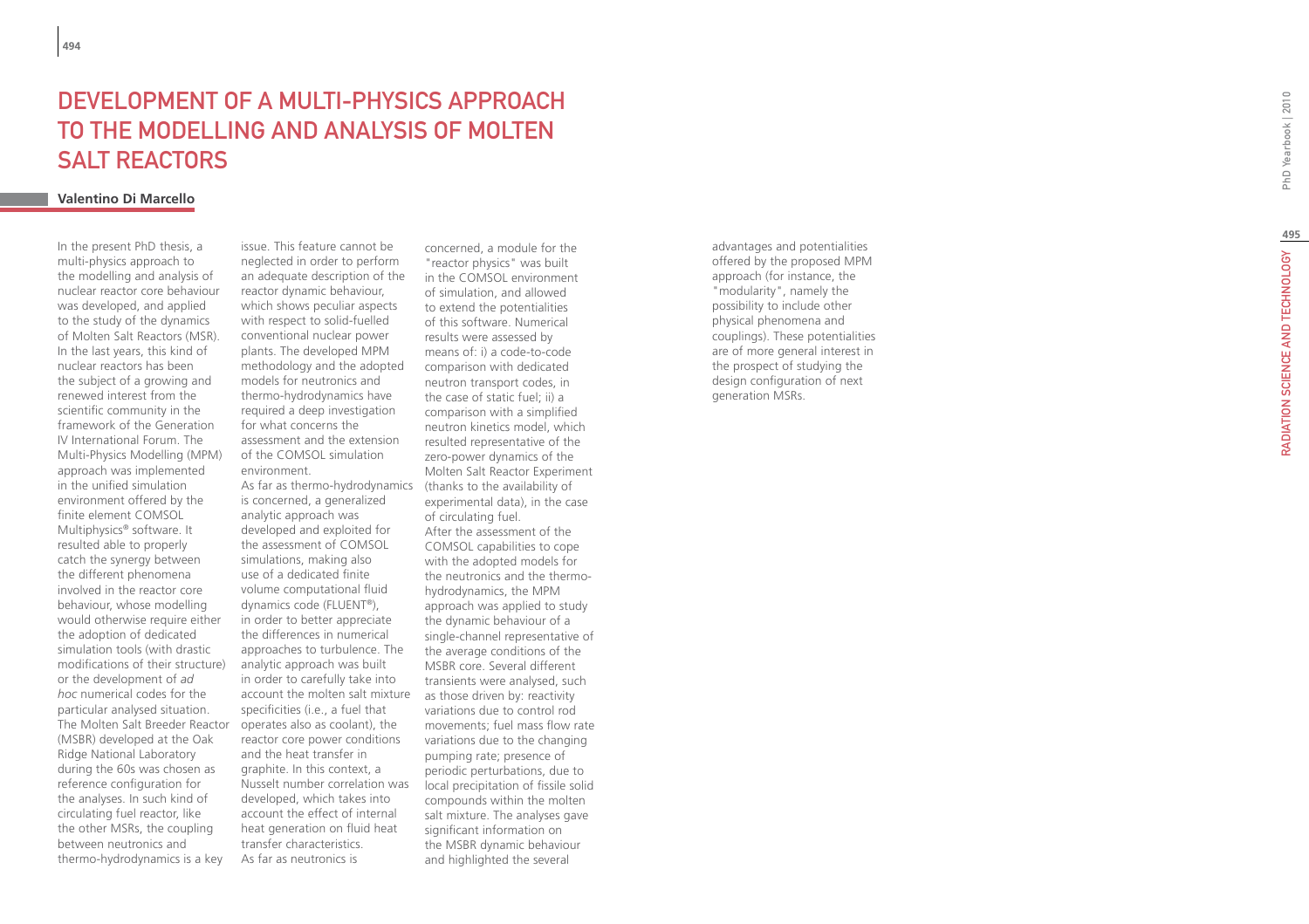# DEVELOPMENT OF SCANNING TUNNELING Microscopy and Spectroscopy techniques for the investigation of magnetic surfaces

## **Fabio Donati**

Scanning Tunneling Microscopy (STM) is a probe imaging technique. By means of a tip that scans over a surface at a sub-nanometric distance, a tunneling current is generated when a bias voltage is applied. Since the tunneling current behaves exponentially with respect to the distance between the tip and the sample, the effective interaction area is reduced to a few atoms of the tip, allowing to reach the atomic resolution. The extremely high achievable resolution is widely exploited in the investigation of surfaces and nanostructured systems and STM is now universally recognized as a fundamental tool for the investigation of surfaces on the nanometric scale. The tunneling current depends on the tip and sample electronic structures, thus allowing the possibility of acquiring local information about surface electronic properties. In particular, by measuring the tunneling current with respect to the applied voltage, this technique can be used also to perform the so-called Scanning Tunneling Spectroscopy (STS). STS can provide information about the electronic local density of states (LDOS) with extremely high spatial resolution. However, the connection between experimental data and the physical quantities of interest is not straightforward and specific



**1. Electron microscope image of a Cr bulk tip**

models are needed in order to properly interpret raw STS information. STM can also be used to investigate magnetic properties of surfaces by means of magnetic tips (Spin Polarized Scanning Tunneling Microscopy/ Spectroscopy, SP-STM/SP-STS). Exploiting the dependence of the tunneling current on the relative orientations of tip and sample magnetizations, it is possible to map the magnetic domains of surfaces. Since the sensitivity to the surface magnetic properties is achievable only using magnetic tips, one of the most delicate issue is to produce STM tips with reliable and stable magnetization behavior.

Among the great number of systems which can be investigated with STM/STS and SP-STM/STS, the case of low-dimensional magnetic systems (e.g. surfaces and supported clusters) is particularly

interesting. The investigation of such systems is motivated by the growing interest in magnetic junctions-based devices and by the need of reducing the dimension of the single bit in data storage applications. The knowledge of the electronic and magnetic properties of the matter at the nanoscale might provide the key for developing novel materials and structures for high performance devices.

This thesis work have been focused on the development of new STM and STS tools (both theoretical and experimental) and on their application in the investigation of magnetic surfaces. First, the important issue of modeling the tunneling process for the interpretation of STS data has been considered. Depending on the theoretical framework, two possible approaches to the description of the tunneling process have been



**2. a) Atomic resolved STM image of the Fe(001)-p(1x1)O surface. b) Fe islands deposited on Au(111)**

developed. In the framework of the Wentzel-Kramer-Brillouin approximation, several improvements of the actual theory have been proposed. They have been first characterized have been tested by means of simulated *dI/dV* curves based on model sample and tip LDOS and used in interpreting experimental data taken on the Au(111) and the Si(111)-7×7 surfaces. With the aim of improving the description of the tunneling process, we have developed a full 3D analytical model of tunneling in the framework of the Transfer Hamiltonian theory. In this way, fundamental aspects like the sample surface band structure and the symmetry of the tip states have been included. We have then applied both the model to the case of Shockley states.

Another line of this work has concerned with the development of experimental



40 nm

The third part of this work has been devoted to the application of the developed

methods to the investigation of magnetic surfaces. Both the Fe(001)-p(1×1)O surface and the Fe/Au(111) system have been investigated. For the Fe(001)-p(1×1)O surface, we have performed a structural characterization down to the atomic scale. By comparing the STM images with DFT calculations, we conclude that oxygen atoms are mainly probed when the tip is scanned at high setpoint current (Fig 2a), while Fe atoms are instead visible for low setpoint current. STS measurements have been performed to study the LDOS of the surface. We have finally investigated the Fe/Au(111) system. In this case we first focussed on its growth characteristics up to the coalescence regime. The coalescence of monoatomic islands has been observed to start at about the same coverage of 0.35 ML (Fig 2b). STS performed with W and Cr tips down to 25 K onto Fe islands have allowed us to identify a pronounced peak in the surface DOS, located at 50 meV below the Fermi energy. Similarly to what observed with Co/Au(111)

and Cr/Au(111), this can be interpreted as a feature of the d states of Fe. The position of this peak has been found to shift to higher energy moving from the center to the periphery of the

islands.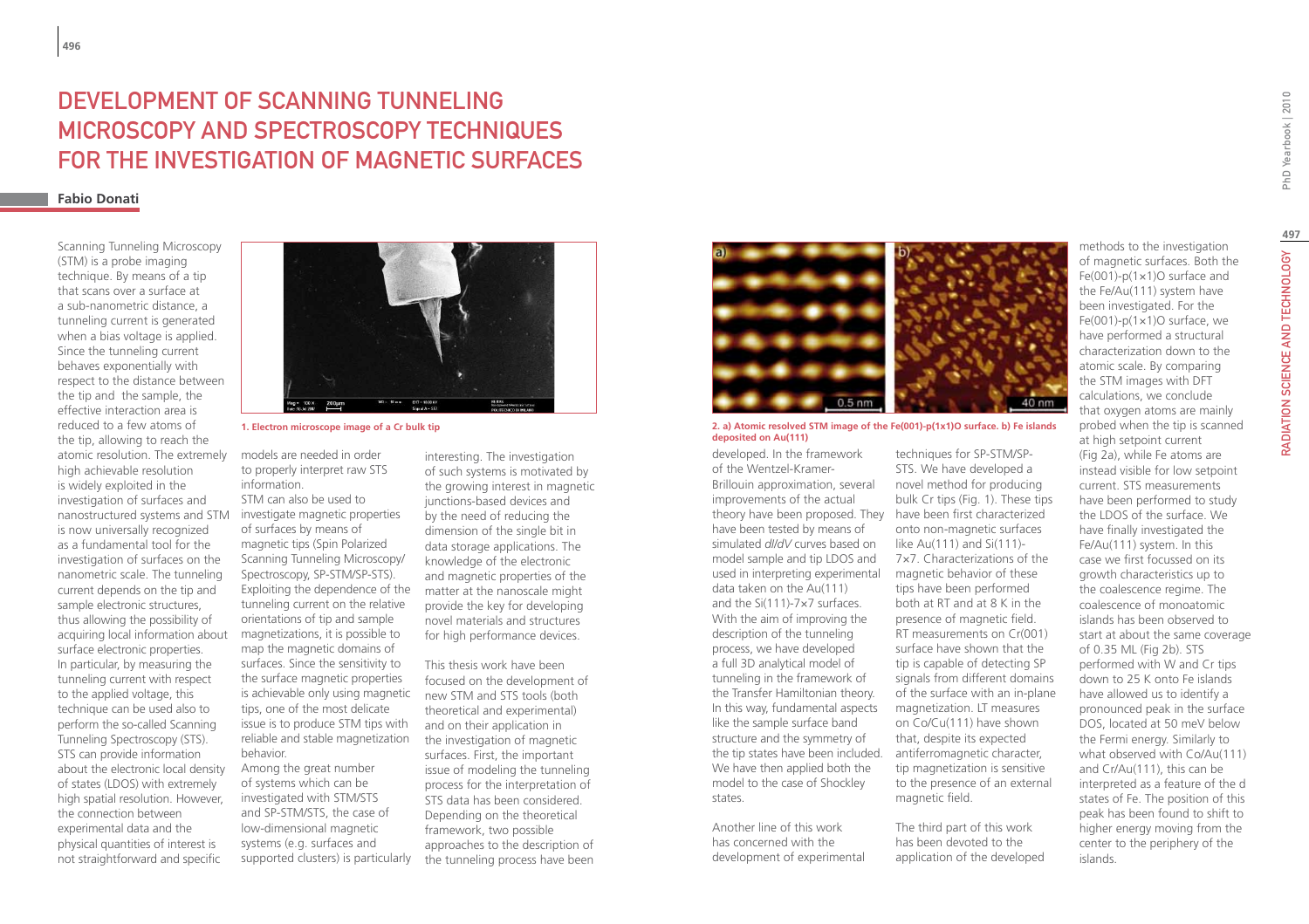# organ dose conversion coefficients, for neutrons and photons, investigated with voxel models and monte carlo simulations and validated through the irradiation of complex anthropomorphic phantoms

#### **Paolo Ferrari**

Ionizing radiations are employed in medical, industrial and research applications. In this field the absorbed dose, that is, at first approximation, the energy released by the radiation traversing a certain volume of body tissues divided by its mass, is the quantity to be evaluated. The absorbed dose is difficult to be estimated. In some medical practices, radiation detectors can be introduced in the body through catheters but normally the dose estimates are based on the application of conversion coefficients that allow coupling a measurable quantity of the radiation field (kerma in air, dose to the air, particle fluence) to the absorbed dose in the body organs. These conversion coefficients can only be evaluated employing computer codes, simulating the radiation transport, and anthropomorphic numerical models reproducing the radiation interactions in the body tissues. The official conversion coefficients are published by international radiation protection committees and are strictly valid only for personnel routine radiation protection purposes. The dose reconstruction in medical applications or in particular exposure scenarios requires *ad hoc* evaluations. In these cases validations through plastic phantoms and easy reproducible irradiation conditions are

necessary to determine the level of accuracy of the calculated quantities. In the present work the conversion coefficients for neutron and photon fields were investigated through the Monte Carlo code MCNPX applied to a new computational model representing an adult man whose characteristics are very similar to those defining the *reference man*. The *reference man*, introduced by International Commission on Radiological Protection in the sixties, represents the "average man" of the Western-Caucasian population in terms of distribution of volumes and masses of the body organs. The employed new computational model was obtained from the CT scan of a real plastic phantom, 175 cm height, containing the main organs and the skeleton. The phantom was made of PMMA and its different parts could be filled with water. Skeleton and lungs were made of polyethylene and polyurethane respectively. The CT image set of the plastic phantom was treated with imaging software and home-made C routines. The different parts of the body were defined through an automatic segmentation procedure, based on CT numbers, followed by a manual optimization of each CT slice. That procedure generated

a 3-D matrix employed for the new computational model construction. The validation of the couple of phantoms (plastic and computational one) was performed irradiating the plastic model and simulating the exposure scenarios with the computational one. Such procedure allowed determining the level of accuracy of the conversion coefficients afterward evaluated with the computational model. The measurements in the plastic model required the characterization of proper sets of dosemeters: for photons, thermoluminescent dosemeters (TLD - LiF:Mg,Cu,P) were necessary, not being possible to use ionization chambers inside the plastic phantom for positioning problems; for neutrons, passive polyallyldiglycolcarbonate track detectors (CR-39) were chosen to estimate the dose due to the "fast" component (E > 200 keV) of the spectrum. The TLDs accuracy were established with a benchmark with a thimble ionization chamber in a water phantom and <sup>60</sup>Cobalt source, whilst the CR-39 were exposed in an irradiation hall to a 252Californium spontaneous fission source. These procedures allowed determining the sensitivity of the employed dosemeters sets.

The validation procedure consisted in inserting TLDs inside the thorax of the plastic phantom and irradiating them to <sup>60</sup>Cobalt; the same was done for CR-39 with 252Califronium neutron source. These two irradiation scenarios were replicated with the computational phantom. Monte Carlo evaluated quantities are expressed per source particle. In order to compare measurements and simulations, the previous dosemeter characterizations were replicated through MCNPX simulations. The obtained normalization factors were applied to the subsequent simulations with the anthropomorphic computational phantom. During validation, for neutrons, the irradiation hall was modeled aiming at evaluating the radiation field component scattered from the walls, the ceiling and the floor (about 5% in the mid-plane axis but increasing at the back of the phantom due to the proximity of the nearest wall). The results of the validation showed a

satisfactory agreement between measurements and simulations. In the second part of the work, the validated computational model was employed to estimate organ dose conversion coefficients for parallel, aligned monoenergetic fields



**irradiation during validation procedure**

of photons and neutrons. The obtained conversion coefficients were compared with those calculated with other models, derived from real human CT and published in the recent literature. The good agreement demonstrated the quality of the new model and the possibility of assuming the calculated values as representative for the human population. Indeed the possibility of using the two phantoms as a unique integrated tool, employing the plastic model for measurements and using the computational to estimate any correction factors, is an important feature of the developed system. One of the main expected applications of this couple of models is the patient dosimetry. In "traditional" radiotherapy neutron dose evaluation is needed. Neutrons are produced by the head shielding material

of the medical accelerator with energy higher than 12 MV. This dose cannot be evaluated with the conventional treatment planning and can be estimated only with proper measurements and numerical simulations. The same problem rises with radiotherapy with carbon ions, as reported in recent literature. The proposed phantoms can be proficiently used in such estimates. Indeed the possibility to insert TLDs enriched in <sup>6</sup>Li coupled with CR-39 track detectors allows employing them also in reactor irradiation facilities that can be of interest for the dosimetric aspects of NCT and BNCT (Neutron and Boron Neutron Capture Therapy).

**computational model**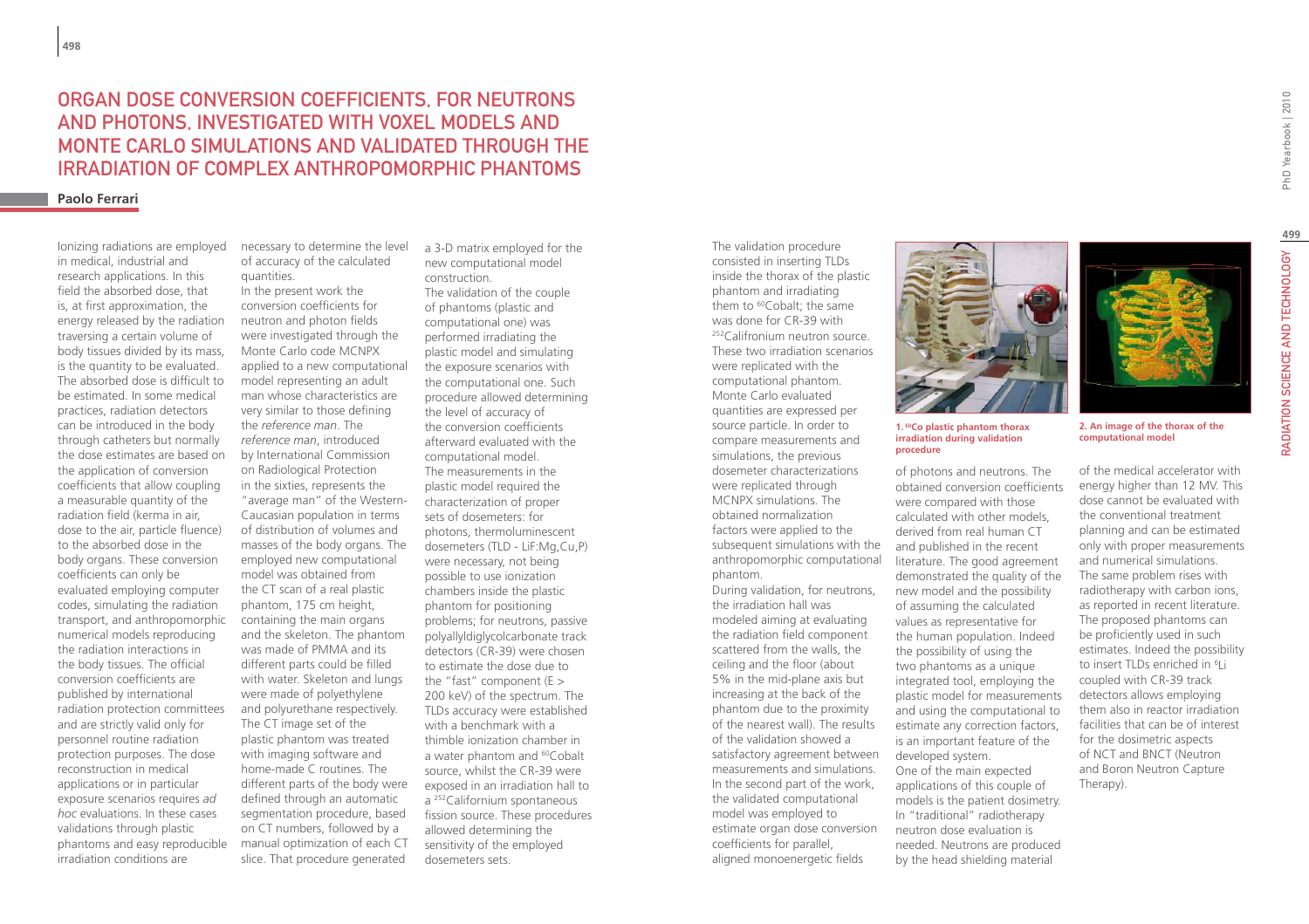# **MODELING APPROACHES FOR AN<br>OF INNOVATIVE NUCLEAR REACT(<br><sub>Vito Memoli**</sub> OF INNOVATIVE NUCLEAR RE

This thesis work deals with the modeling, mainly based on the multiphysics approach, of three different innovative nuclear reactors. In particular, the developed models are aimed at performing both static and dynamic analyses of reactor core. The three systems considered in this work are the space reactor SURE, the Lead cooled Fast Reactor and the Molten Salt Reactor. The definition of a reactor model constitutes a very important phase in the design process, especially for innovative reactor layouts, which cannot rely on previous experience and require a major effort in terms of system modeling and simulation. Moreover, the developing of suitable control strategies to ensure reactor safety during all the reactor operation heavily depends on the adequacy of the reactor model. Generally, reactor models can be developed on the basis of either simple or complex geometries and physical assumptions. In some cases, point reactor models can give satisfactory results in terms of the overall reactor behavior. This is the case of the Space Reactor SURE, which, far from the real deployment, needed a preliminary analysis in order to evaluate its feasibility in terms of safety and viability. In particular, in order to improve these features, a new layout has been proposed, which (instead

of PWR technology) provides a boiling water coolant driven across the core channels by a primary circulation pump, along with an innovative reactivity control system based on the regulation of the primary pump operating regime. The originality of such configuration for a space reactor (potentially rescalable to larger power for terrestrial Generation III+ applications) required a detailed neutronic analysis mainly aimed to the development of a dynamic model of the primary system, which accounts for the enhanced thermal hydraulics and neutronics coupling. The set up model was mainly oriented to the study of the behavior of the innovative RCS, which should guarantee the correct and safe reactor functioning during both operational transients and long-term reactivity variation due to fuel burn-up. The model was implemented in MATLAB/ SIMULINK and permitted to demonstrate that a) the system power can be controlled during operational transient by regulating the pump rotation velocity, which can be done using a simple inverter; b) the long-term regulation of the pump mass flow rate allows the reactor to be run with no need of human intervention for a period of time as long as 7 years.

The peculiarity of the

Molten Salt Reactor systems, characterized by a strong coupling between the fluid dynamics and neutronics, suggested using an advanced modeling technique represented by the multiphysics approach which, in the recent years, great effort has been spent for. Among the most versatile multiphysics tool, COMSOL has been chosen due to its full integration capabilities with MATLAB/SIMULINK environment, which represents a reliable instrument for dynamics and control analysis. The study of Molten Salt Reactor physics and the related model development was primarily aimed at the qualification of COMSOL as a valid nuclear engineering tool. Thus a simple geometry was adopted, whereas the physical modeling takes into account the turbulence phenomena adopting computational fluid dynamics scheme, like the Reynolds Averaged Navier Stokes (RANS) k-ε. As for the neutronics, since the MSBR is featured by a thermal spectrum, the two group diffusion theory was adopted. Besides the thermal hydraulic model, deeply studied, tested and validated at Politecnico di Milano, a crucial point concerned the neutronics modeling. More precisely, the multiphysics model needed the definition of a coupling scheme capable of taking into

account in a heterogeneous way the effect of the temperature of both fuel salt and graphite (characterized by very different thermal time constants) on the neutron spectrum. Thus, a series of cell calculations have been performed with NEWT using ENDF/B-VI.7 library, in order to create a group constants database obtained by collapsing the 238 group library over the two regions of interest (graphite) and fuel salt) for different values of fuel and graphite temperature. An interesting analysis regarded the study of accident transients featured by system periodic perturbations due to precipitation of fissile material, which was modeled by taking into account the space and time-variation of the cross sections of fuel region across which the precipitated fissile material is swept by the fuel velocity.

The same methodology developed for the Molten Salt Reactor was applied to the lead cooled fast reactor ELSY, a promising design to meet all the goals of Generation IV. Differently from the MSBR, ELSY is characterized by a weaker coupling between thermal hydraulics and neutronics, which means small temperature feedback on reactivity (Doppler and coolant temperature effect), as shown in the kinetic parameter calculation with the

multiphysics single channel model. Being ELSY a fast system, more energy groups had to be taken into account in the neutron diffusion modeling in order to properly describe the fast neutron spectrum. As matter of fact, the major effort was spent for the twodimensional core neutronics modeling implemented in COMSOL. The core model, which was compared with a more detailed 3-D neutronic model developed with ERANOS, returned acceptable results from the point of view of a preliminary analysis of the core performance and allowed to derive information about the main safety parameters. Finally, the coupling capabilities of COMSOL were exploited to develop a preliminary 3-D thermal hydraulic model of the core, which permitted to thermally characterize the core.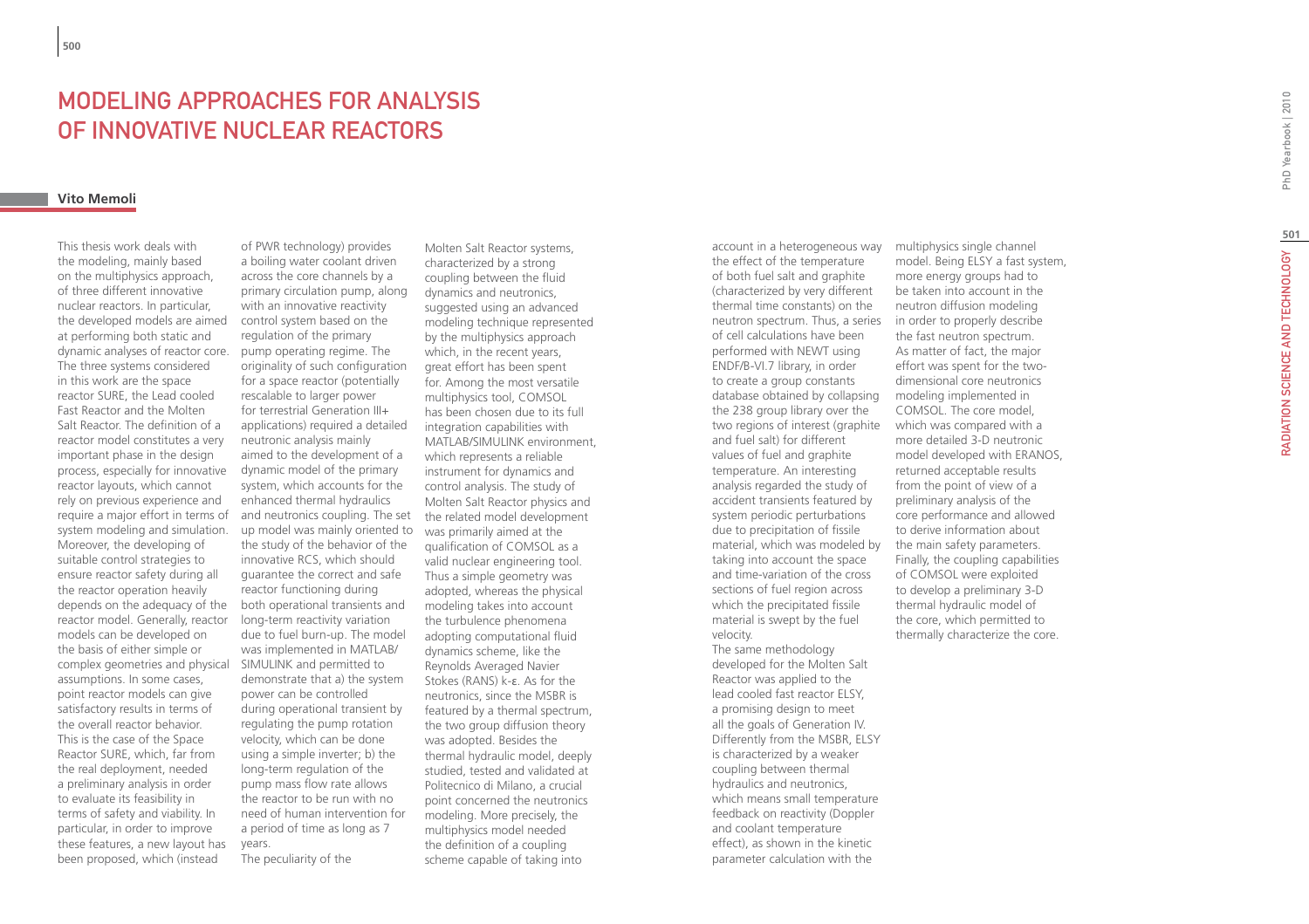# ADVANCED MONTE CARLO SIMULATION METHODS AND NEURAL NETWORK REGRESSION FOR THE RELIABILITY ANALYSIS OF NUCLEAR PASSIVE SYSTEMS

# **Nicola Pedroni**

Modern nuclear reactor concepts make use of passive safety features, which do not need external input (especially energy) to operate and, thus, are expected to improve the safety of nuclear power plants because of simplicity and reduction of both human interactions and hardware failures.

However, the *aleatory* and *epistemic* uncertainties involved in the *functioning* and *modeling* of passive systems are usually larger than for active systems. Due to these uncertainties, the physical phenomena involved in the passive system functioning (e.g., natural circulation) might develop in such a way to lead the system to fail its function (e.g., decay heat removal): actually, deviations in the natural forces and in the conditions of the underlying physical principles from the expected ones can impair the function of the system itself even if i) safety margins are present and ii) no hardware failures occur. In the analysis of such *functional failure* behavior, the passive system is modeled by a mechanistic code and the probability of failing to perform the required function is estimated based on a Monte Carlo (MC) sample of code runs which propagate the uncertainties in the model and numerical values of its parameters/variables.

In practice, the probability of functional failure of a passive system is very small (e.g., of the order of 10-4), so that a large number of samples is necessary for acceptable estimation accuracy. Given that the time required for each run of the mechanistic code can be of the order of several hours, the MC Simulation (MCS)-based procedure typically requires considerable computational efforts.

In this thesis the computational burden associated to the analysis is tackled in two different ways: from one side, efficient sampling techniques are employed to perform robust estimations with a limited number of input samples drawn and associated low computational time; from the other side, fast-running, surrogate regression models (also called response surfaces or metamodels) are used to replace the long-running code in the passive system reliability analysis.

#### **Advanced Monte Carlo Simulation methods**

The use of two recent MCS methods, namely Subset Simulation (SS) and Line Sampling (LS) is investigated. In the SS approach, the probability of the (*rare*) functional failure event is expressed as a product of conditional probabilities of some chosen intermediate and

thus *more frequent* events. The problem of evaluating the *small* probability of functional failure is thus tackled by performing a *sequence* of simulations of *more frequent* events in their conditional probability spaces. In the LS method, *lines* are used to probe the failure domain of the multi-dimensional problem under analysis. An "important direction" is optimally determined to point towards the failure domain of interest and a number of conditional, onedimensional problems are solved along such direction, in place of the multi-dimensional problem. Two main issues of the LS method are tackled in this thesis which are still under study for its practical application in reliability analysis:

- 1. LS relies on the accurate determination of the important direction, which requires *additional* runs of the system model.
- 2. LS has been shown to significantly reduce the variance of the failure probability estimator, but there is yet no indication that the number of samples drawn (and, thus, the number of model evaluations) can be reduced down to a *few tens* or *hundreds*, which may be needed in practical cases when computer codes require hours to run a single simulation.

This thesis addresses the first issue above by:

- ∙ comparing the efficiency of a number of methods proposed in the literature to identify the important direction;
- ∙ proposing a new technique to determine the important direction, based on the *minimization* of the variance of the LS failure probability estimator.
- issue above, this thesis aims at: To this aim, we resort to ∙ With respect to the second ∙ assessing the performance of the LS method in the estimation of small failure probabilities (e.g., of the order of 10-4) with a *very small* number of samples drawn (e.g., of the order of 5–50).

#### **Empirical regression modeling**

The construction of regression models entails running the code a predetermined, *reduced*  number of times (e.g., 50- 100) for specified values of the uncertain input variables and collecting the corresponding values of the output of interest; then, statistical techniques are employed for calibrating the internal *coefficients* of the regression model in order to fit finally, the long-running code is replaced by the regression model in the passive system reliability analysis: because calculations with the regression model can be performed quickly, the problem of long simulation times is circumvented. In this thesis, the use of Artificial Neural Networks (ANNs) is investigated. In synthesis, ANNs are: i) '*learning*' statistical models inspired by the structure and functioning of the brain, ii) *universal* approximators of

nonlinear functions and iii) structurally *redundant* and *fault tolerant* computing devices.

However, when using the approximation of the system output provided by an ANN model, an additional source of *model* uncertainty is introduced which needs to be evaluated, particularly in safety critical applications like those related to nuclear power plant technology. *bootstrapped* regression models, i.e., ensembles of regression models. This allows quantifying, in terms of *confidence intervals*, the model uncertainty associated to the estimates provided by ANN models.

## **Conclusions**

The above mentioned approaches and computational methods have been tested on a case study involving the natural convection cooling in a Gascooled Fast Reactor after a Loss of Coolant Accident. On the basis of the results obtained, the following recommendations can be drawn for those analysts who approach the problem of passive systems reliability assessment: the input/output data generated; a. If the analyst is *only* interested in the estimation of the failure probability of the passive system, the following procedure is suggested: **i)**

> determine the LS important direction by means of the *optimal* technique proposed in this thesis (based on the *minimization* of the variance of the LS failure probability estimator); **ii)** estimate the functional failure probability of the passive system by means of LS with a *small* number of samples (e.g., few tens).

b. This method is found to provide more accurate and precise estimates than standard MCS, Latin

Hypercube Sampling and Importance Sampling (i.e., the methods currently used in Probabilistic Risk Assessment). However, notice that the LS technique allows *only* the calculation of the failure probability of the passive system, but it does not allow a *complete* uncertainty propagation: actually, no Cumulative Distribution Functions (CDFs) or percentiles of the code outputs of interest can be identified in a single simulation run.

c. If the analyst is interested in a more *complete* uncertainty propagation, two alternative options are suggested: **1.** the SS method offers a feasible means because it generates a *large* amount of samples by *sequential* simulations developed in the *whole* uncertain input space. On the other hand, different from the LS method, there does not seem to exist any indication that it is possible to reduce the number of code evaluations to below a few hundreds: as a consequence, if the code requires many hours, or days, to perform a single evaluation, SS is not suitable; **2.** in such cases, the use of fast-running ANN models instead of the long-running original code seems mandatory. However, the uncertainties associated to the ANN estimates *must* be quantified, e.g., by means of the bootstrap method. The use of ANNs is found to reduce the computational time by *several orders of magnitude*.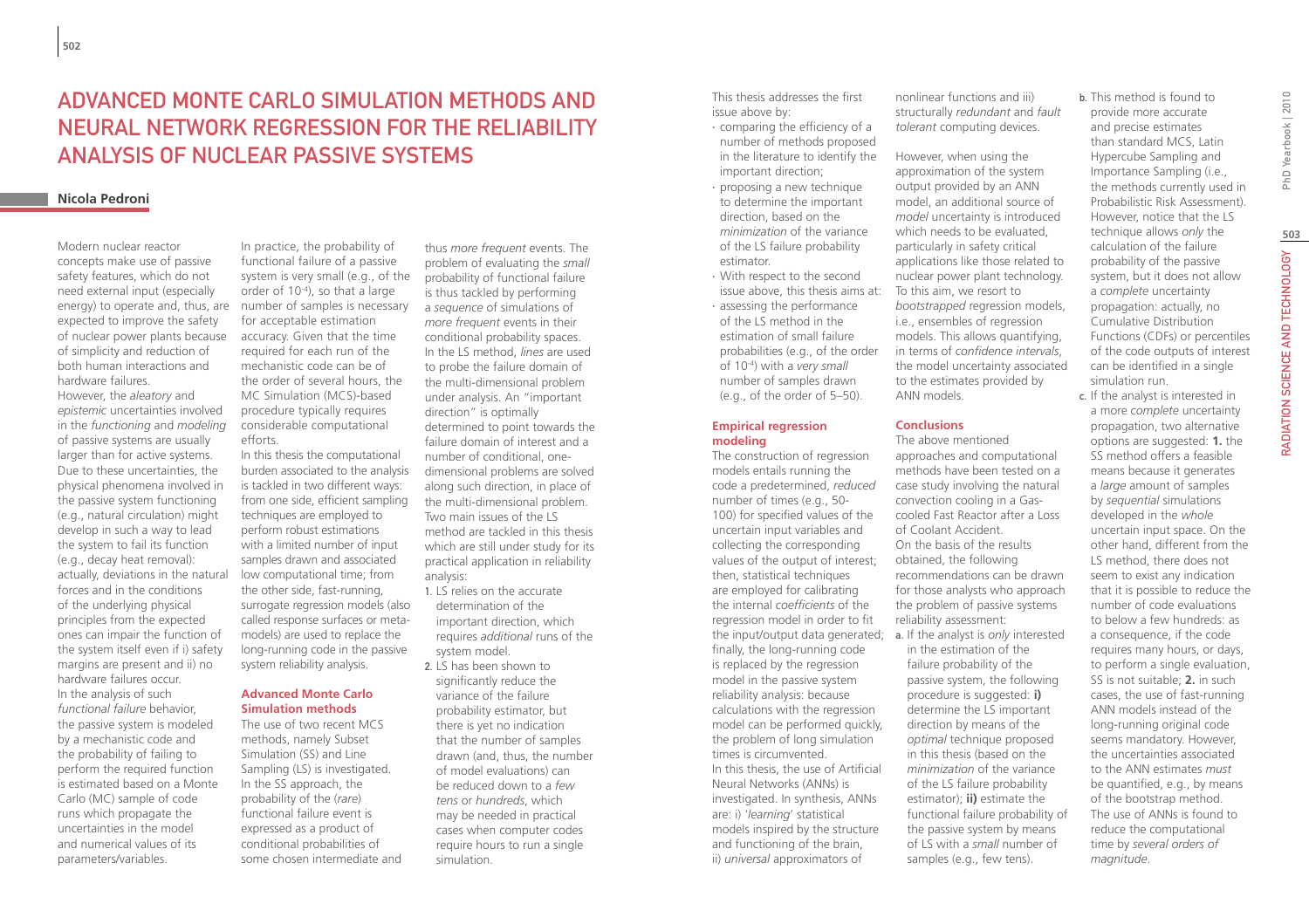# VULNERABILITY ANALYSIS OF CRITICAL INFRASTRUCTURES

# **Giovanni Sansavini**

The subject of this PhD thesis is the analysis of critical infrastructures with respect to their vulnerabilities to random failures and targeted attacks. Critical infrastructures are large scale, spatially distributed, complex systems which provide vital services for modern society, such as energy supply (electricity, oil and gas supply as subsectors), transportation (by rail, road, air, shipping), information and telecommunication (such as the internet), drinking water distribution, including wastewater treatment. From the standpoint of the recent developments in the field of complex systems theory and network analysis, there are two aspects which may allow gaining relevant insights on CIs, if properly analyzed: the study of the topology of the graph representing their structure and the study of their dynamic behavior through functional models reproducing the physical communication processes (mainly flow of some entity, such as electricity, data and vehicles) and the emerging propagation of failures taking place in it. In this context, the goal of the PhD project here presented is to develop a methodology for critical infrastructure vulnerability assessment from the standpoint of complex systems theory. The work has been performed at the Laboratorio di Analisi di



#### **1. Pictorial view of the critical infrastructure vulnerability assessment presented in the current PhD research work carried out at LASAR**

Segnale ed Analisi di Rischio (LASAR, Laboratory of Signal Analysis and Risk analysis) of the Department of Energy of the Politecnico di Milano (http:// lasar.cesnef.polimi.it/). The conceptualization of critical infrastructure vulnerability assessment implies system analyses for (Figure 1):

- a. physical and logical structure identification and operation modes definition;
- b. identification of the propagation phenomena/ dynamics in the critical infrastructure;
- c. identification of the interactions among several critical infrastructures.

In this thesis, four modeling approaches have been devised to perform these analyses resorting to the complex network theory method (Figure 1):

- ∙ topological unweighted network analysis to address
- issue a); ∙ weighted network analysis to
- address issue a); ∙ cascading failure dynamics
- analysis to address issue b);
- ∙ dependencies and interdependencies identification and modeling to address issue c). Recent advances in complex systems theory indicate that

many complex systems are hierarchies of networks of

represented by, respectively, their weighted analysis has been models beyond pure unweighted, critical for the propagation interacting components. In this view, the actual structure of the network of interconnections among the components is a critical feature of the system. Unweighted networks, i.e. networks that have a binary nature, where the edges between nodes are either present or not, can be subject to topological analysis. In a topological analysis, a CI is represented by a graph *G(N, K)*, in which its physical constituents (components) are mapped into *N* nodes (or vertices) connected by *K* unweighted (all equal) edges (or arcs), representing the links of physical connection among them. The focus of topological analysis is on the structural properties of the graphs on the global and local scales, e.g. as characteristic path length, *L*, defined as the number of arcs in the shortest path between two nodes averaged over all pairs of nodes, and average clustering coefficient, *C*, a measure of the extent to which nodes tend to form small groups. Average global measures, such as *L*, give indications on the extent to which each node *i* in the system is connected with any other node *j*, while average local measures, like *C*, assess to what extent the first neighbors of each node *i* are connected among each other. In spite of the usefulness of the topological analysis of the unweighted network of a CI and of the insights it provides, empirical results show that it cannot capture the rich and complex properties observed in a real infrastructure system, so that there is a need for extending the structural topology.

Indeed, along with a complex topological structure, many real networks display a marked physical heterogeneity in the capacity and intensity of the connections. To describe the inhomogeneities of real physical systems, numerical weights can be assigned to each link of the representative network, measuring the 'strength' of the connection. By considering the 'reliability distances' among network nodes in terms of the probabilities of failure of the interconnecting links, global and local reliability efficiency indicators can be defined for use in the analysis of the robustness and vulnerability of network systems and thus for their optimal design, operation and management. Reliability applied: ∙ to evaluate the service

- reliability efficiency of the tramway network system of the city of Milano, Italy; ∙ to analyze the safety of a
- section of the road network of Piacenza Province in Italy;
- ∙ to assess the power transmission network properties and transmission performances of the Swiss 220 kV / 380 kV high voltage transmission system. In real network systems, another important dimension to add to the vulnerability characterization refers to modeling the dynamics of flow of the physical quantities in the network. This entails considering the interplay between structural characteristics and dynamical aspects. These models provide indications on the elements process and on the actions

that can be performed in order to prevent or mitigate the undesired effects. Abstract modeling paradigms for analyzing the system response to cascading failures have been developed to capture the basic realistic features of CI networks within a weighted topological analysis framework. Finally, dependencies and interdependencies among different CIs have to be modeled for assessing the influences and limitations which interacting infrastructures impose on the individual system operating conditions. Infrastructure interdependency stems from the functional and logical relations among individual components in different distributed systems. In order to characterize the extent to which a contingency affecting an infrastructure is going to weaken, and possibly disrupt, the safe operation of an interconnected system, it is necessary to model the relations established through the connections linking the multiple components of the involved infrastructures. The modeling of interdependencies among network systems and of their effects on failure propagation can be carried out within the simulation framework of failure cascade processes; the sensitivity of the coupling parameters defining the interdependency strength is of particular interest for the definition and prescription of cascade-safe operating margins in interdependent CIs.